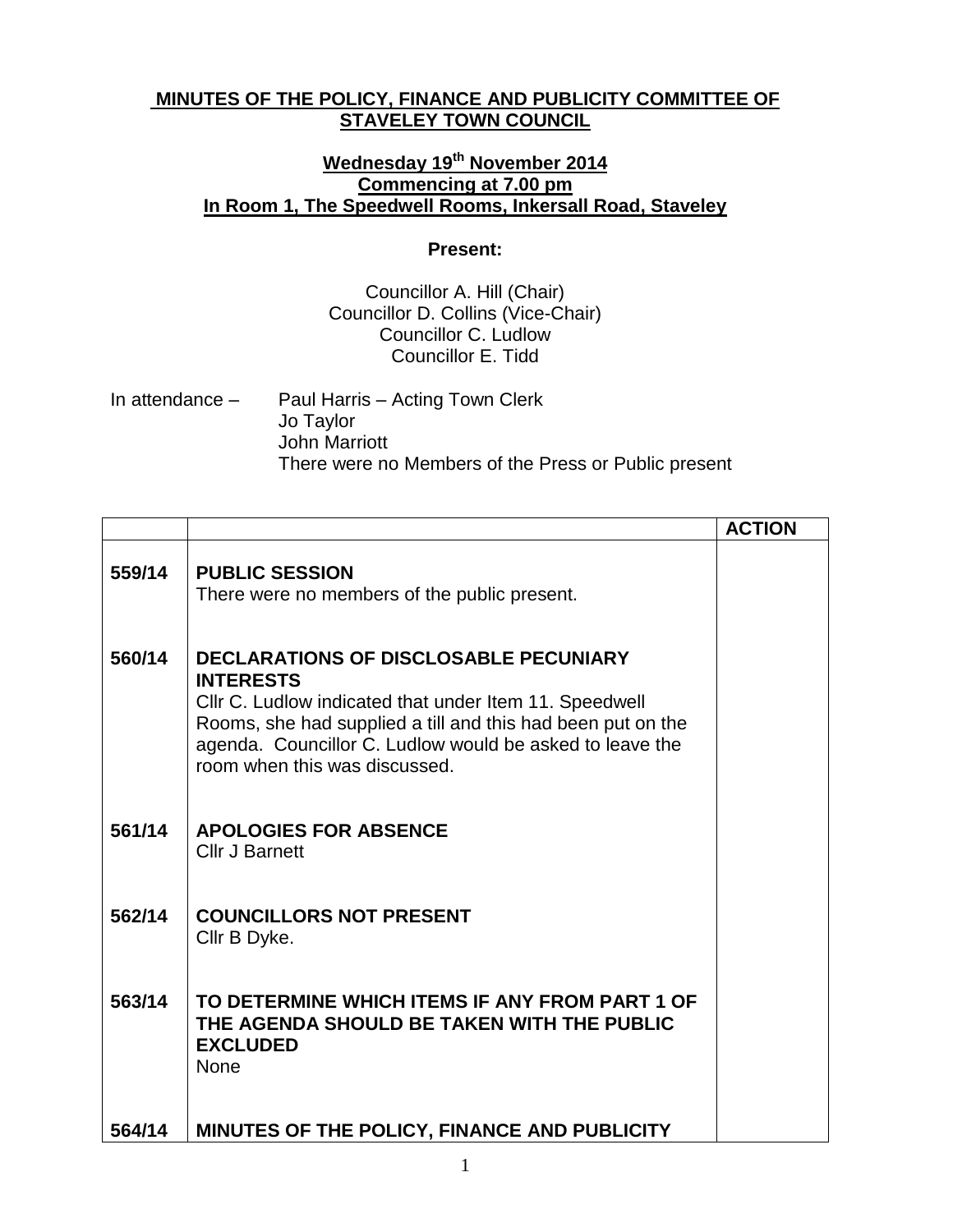|        | <b>COMMITTEE OF STAVELEY TOWN COUNCIL HELD ON</b><br><b>WEDNESDAY 22nd OCTOBER 2014</b>                                                                                                                                                                                                                                                                                                                                                                                            |  |
|--------|------------------------------------------------------------------------------------------------------------------------------------------------------------------------------------------------------------------------------------------------------------------------------------------------------------------------------------------------------------------------------------------------------------------------------------------------------------------------------------|--|
|        | These minutes were <b>NOTED</b> , The Minutes had been moved<br>at the Ordinary Meeting of Staveley Town Council on<br>Tuesday 11 <sup>th</sup> November 2014.                                                                                                                                                                                                                                                                                                                     |  |
| 565/14 | <b>MATTERS ARISING FROM THE MINUTES OF THE</b><br>POLICY, FINANCE AND PUBLICITY COMMITTEE OF<br>STAVELEY TOWN COUNCIL HELD ON WEDNESDAY 22nd<br><b>OCTOBER 2014</b>                                                                                                                                                                                                                                                                                                                |  |
| 566/14 | <b>MEMBERSHIP OF POLICY, FINANCE AND PUBLICITY</b><br><b>COMMITTEE</b>                                                                                                                                                                                                                                                                                                                                                                                                             |  |
|        | Councillors J. Bacon and H. Elliott had withdrawn from the<br>Policy, Finance and Publicity Committee because they had<br>become members of the Audit Committee.                                                                                                                                                                                                                                                                                                                   |  |
|        | It was <b>RESOLVED</b> - that membership of the Policy, Finance<br>and Publicity Committee be reduced to six members.                                                                                                                                                                                                                                                                                                                                                              |  |
| 567/14 | <b>REPORT - INTERIM INTERNAL AUDIT</b><br>Standing Orders was suspended to allow John Marriott to<br>give a report on the Interim Internal Audit.                                                                                                                                                                                                                                                                                                                                  |  |
|        | The Chair thanked John Marriott for the report.                                                                                                                                                                                                                                                                                                                                                                                                                                    |  |
|        | The Chair noted that the Council was moving forward                                                                                                                                                                                                                                                                                                                                                                                                                                |  |
|        | John Marriott responded that there was not a good system in<br>place, but progress was being made.                                                                                                                                                                                                                                                                                                                                                                                 |  |
|        | John Marriott spoke to his report.                                                                                                                                                                                                                                                                                                                                                                                                                                                 |  |
|        | He informed members that the interim report was not a full<br>audit it was picking up on areas of concern which had shown<br>up through the audit of the previous year and the months and<br>weeks since. He informed members that he would be acting<br>on the report of Grant Thornton as he had not yet received<br>anything from them that would have to be left until a later<br>time. He anticipated a report from Grant Thornton before the<br>31 <sup>st</sup> March 2015. |  |
|        | The main points raised which he thought needed particular<br>attention were:                                                                                                                                                                                                                                                                                                                                                                                                       |  |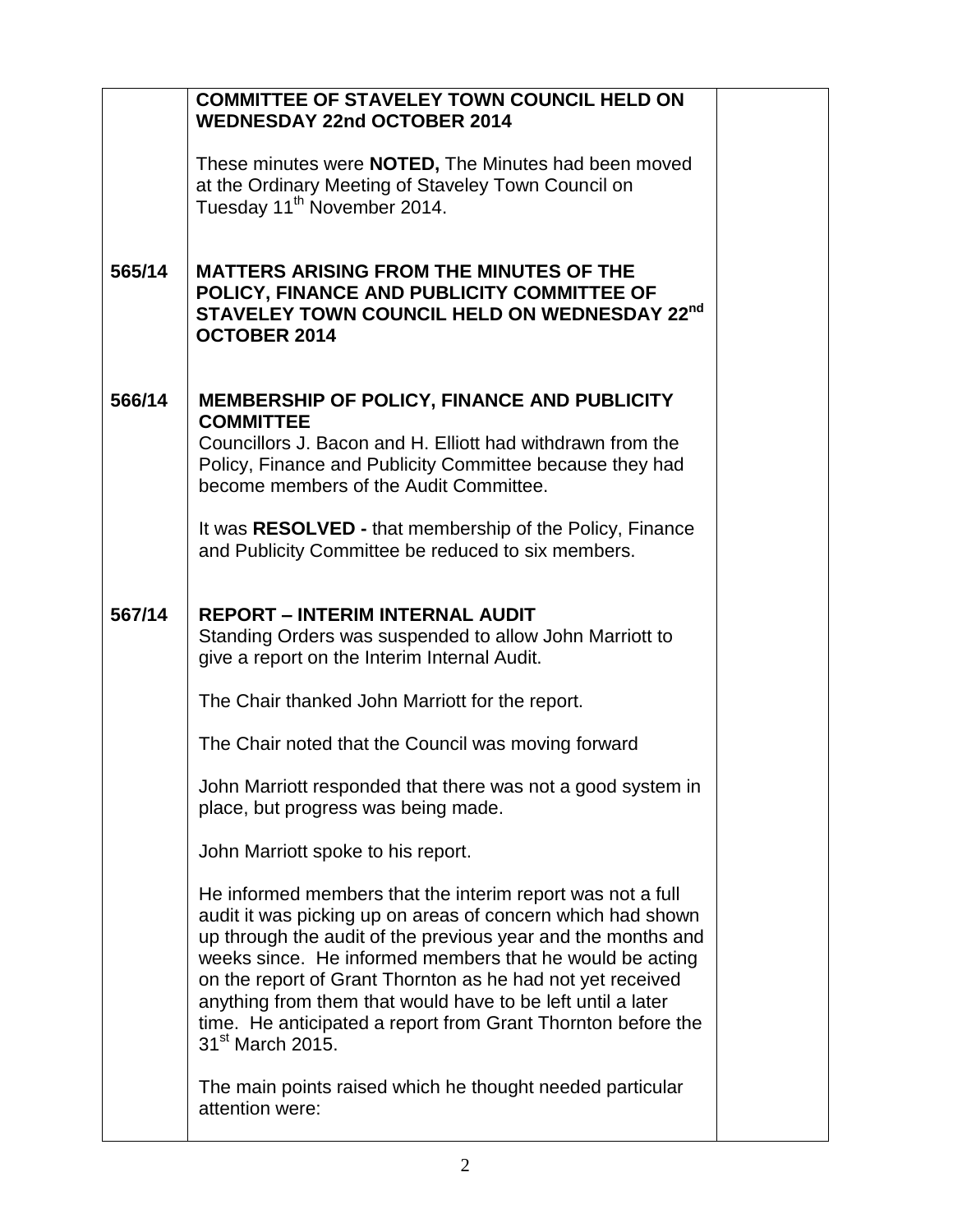| $\bullet$ | The breach of financial regulations – processes had to<br>be put in place so this could not happen again, i.e.<br>Contractors employed on an advisory capacity should<br>give written period progress reports at regular intervals<br>to Council to justify what was being done. Reports<br>had not been received from Tall Poppies - the<br>Council's former appointed HR Consultant. The Acting<br>Town Clerk informed the Committee regarding<br>feedback received from the Bank on certain payments<br>to Tall Poppies. The Chair informed John Marriott that<br>Tall Poppies had been highly recommended by DALC<br>for the initial free assessment on HR. The Chair<br>informed John Marriot that a circular had recently been<br>sent by DALC informing Councils that they no longer<br>recommended Tall Poppies. John Marriott informed<br>the Committee that they should take up any issues<br>further with DALC with their legal advisors. |  |
|-----------|------------------------------------------------------------------------------------------------------------------------------------------------------------------------------------------------------------------------------------------------------------------------------------------------------------------------------------------------------------------------------------------------------------------------------------------------------------------------------------------------------------------------------------------------------------------------------------------------------------------------------------------------------------------------------------------------------------------------------------------------------------------------------------------------------------------------------------------------------------------------------------------------------------------------------------------------------|--|
|           | The Acting Town Clerk informed John Marriott that the<br>matter had been referred to the Police for investigation<br>and was ongoing.                                                                                                                                                                                                                                                                                                                                                                                                                                                                                                                                                                                                                                                                                                                                                                                                                |  |
|           | Councillor C. Ludlow said that the Council's former HR<br>Consultant had attended group meetings regularly and<br>had been verbally reporting but there had been<br>nothing in writing. The Consultant had been called in<br>to discuss with Councillors A. Hill and C. Ludlow about<br>where progress was and her invoices and to talk to the<br>Council's Solicitors regarding any progress which had<br>been made and reviewing the progress she had made<br>on other HR matters, but did not attend any of the<br>meetings.                                                                                                                                                                                                                                                                                                                                                                                                                      |  |
|           | The Chair informed John Marriot that he had<br>challenged the Council's former HR Consultant over<br>the way she had conducted the grievances.                                                                                                                                                                                                                                                                                                                                                                                                                                                                                                                                                                                                                                                                                                                                                                                                       |  |
| $\bullet$ | John Marriott referred to payments to employees that<br>had not gone through the PAYE system. An issue had<br>been with one staff member who had been paid the<br>wrong rate. Tall Poppies had been asked to look into<br>this.                                                                                                                                                                                                                                                                                                                                                                                                                                                                                                                                                                                                                                                                                                                      |  |
| $\bullet$ | Councillor D. Collins mentioned that he had raised<br>points on the Risk Assessment two or three audits<br>ago. He was told this was not required. Councillors<br>then went to Chesterfield Borough Council for an<br>economic development report. Councillors never got to                                                                                                                                                                                                                                                                                                                                                                                                                                                                                                                                                                                                                                                                          |  |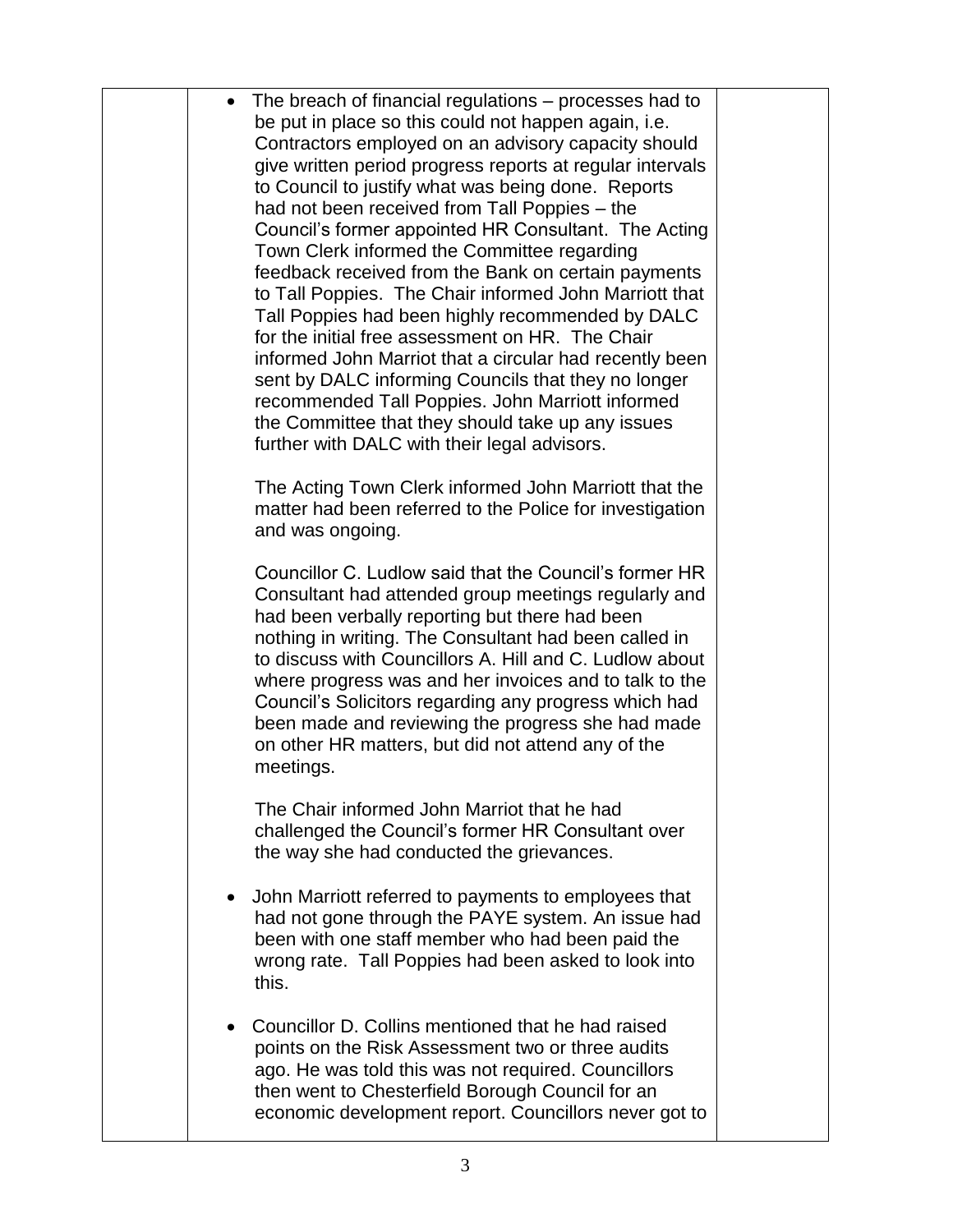|        | accept the report as they were told it was an illegal<br>motion.                                                                                                                                                                                                                                                                                                                                                   |  |
|--------|--------------------------------------------------------------------------------------------------------------------------------------------------------------------------------------------------------------------------------------------------------------------------------------------------------------------------------------------------------------------------------------------------------------------|--|
|        | • Councillors were also informed that staffing issues<br>needed to be resolved. From an audit point of view<br>needed resolving within the current financial year. Also<br>the temporary staffing needed looking at too as part of<br>a staffing review, as by nature temporary staff are<br>temporary.                                                                                                            |  |
|        | • Grant Thornton not issued their report for last year.<br>John Marriott mentioned he had called them, the<br>report had been finished but awaiting the manager<br>was on holiday. There would be additional charges in<br>relation to the PIDA. The Internal Auditor requested a<br>copy of the report once it arrived. A copy of the Interim<br>Audit Report once accepted would be passed to Grant<br>Thornton. |  |
|        | • Regarding Petty Cash, Cllr Ludlow informed John<br>Marriott that the only cash that was used from bar was<br>due to running out of stock on the night due to busy<br>bar. Mr Marriott stated safeguards were needed and it<br>was better if such purchases came out of the float. A<br>limit of £30 from the stock would be held back for<br>emergency stock.                                                    |  |
|        | • The Internal Auditor recommended a Stocktaker. The<br>Stocktaker would need Z list of takings, Wastage Book<br>and information on purchases and selling prices. The<br>Stocktaker will then be able to show any profitability.                                                                                                                                                                                   |  |
|        | Councillors thanked John Marriott for coming to the meeting<br>and for his review. He would be coming again in January to<br>talk to the Audit Committee.                                                                                                                                                                                                                                                          |  |
|        | Standing Orders were reinstated.                                                                                                                                                                                                                                                                                                                                                                                   |  |
| 568/14 | PRECEPT 2015/2016 PLANNING<br>There was a discussion with regards to the type of<br>spreadsheet required by Cllr Hill to be supplied by Jo Taylor,<br>this would help in reviewing spend and therefore to begin<br>considering levels required for the Precept.                                                                                                                                                    |  |
|        | The Acting Town Clerk suggested that Councillors come into<br>the office regularly to meet with the person working on<br>finance. This would facilitate a closer control over finances                                                                                                                                                                                                                             |  |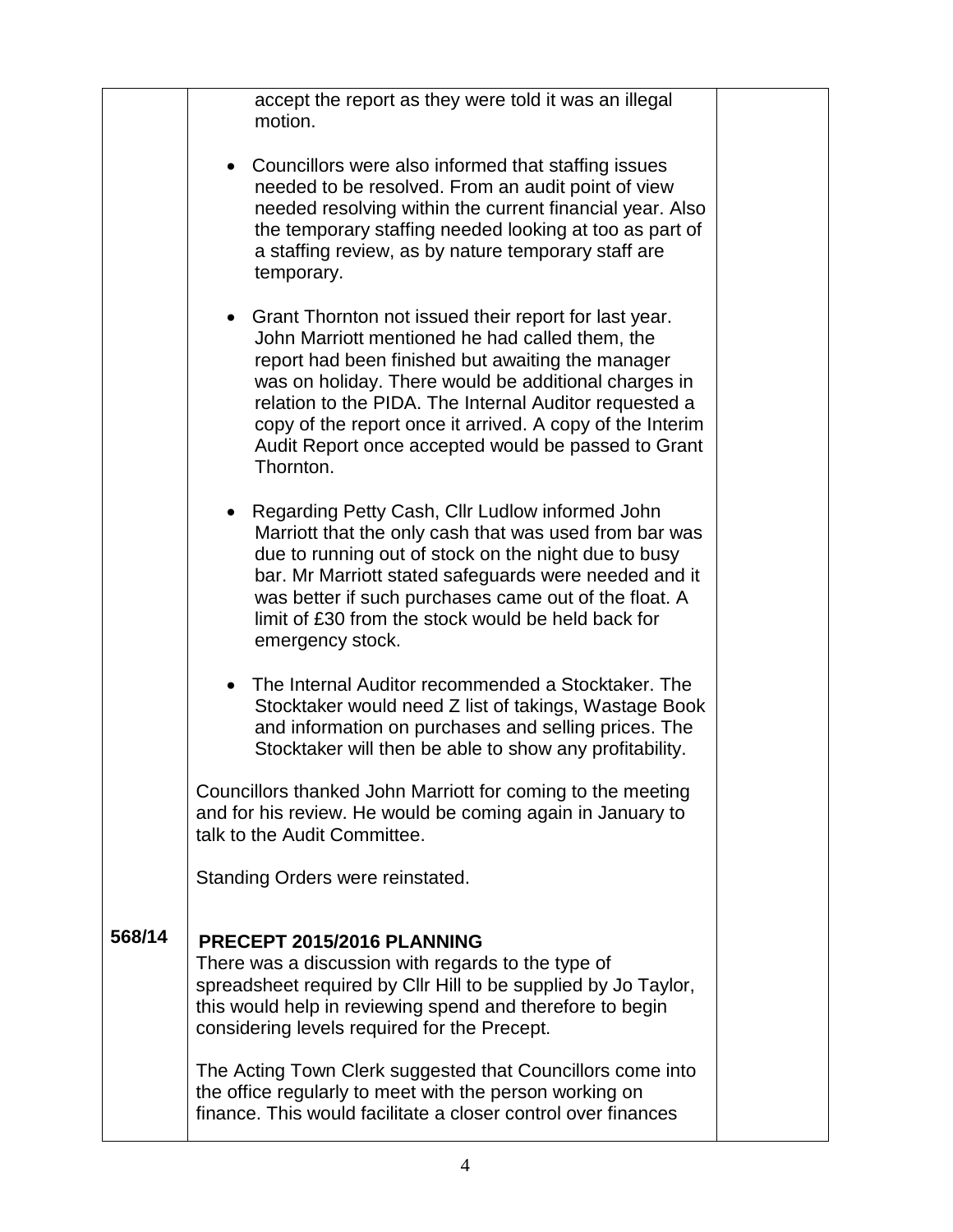|        | and direction of the budget. He also reported on a recent<br>meeting between Cllr Julie Bacon and Jo Taylor. Cllr Bacon<br>had asked Jo Taylor to produce a draft budget based on<br>worst case scenario.                                                                                   |  |
|--------|---------------------------------------------------------------------------------------------------------------------------------------------------------------------------------------------------------------------------------------------------------------------------------------------|--|
| 569/14 | <b>SPEEDWELL ROOMS</b><br>Three companies had been approached for quotations to<br>sand and restore the timber flooring in the Speedwell Rooms<br>main hall. Two quotations had been received.                                                                                              |  |
|        | It was RECOMMENDED:- that the quotation from Williams<br>Floor Restoration for £5212.50 plus VAT be accepted                                                                                                                                                                                |  |
|        | 4 votes FOR                                                                                                                                                                                                                                                                                 |  |
|        | CIIr C Ludlow provided the Committee with a quotation for<br>selling a cash register for use in the bar. She declared an<br>interest and left the meeting.                                                                                                                                  |  |
|        | It was RECOMMENDED:- That the quotation be accepted<br>and Cllr C Ludlow be paid £40 for the used cash register.                                                                                                                                                                            |  |
|        | 3 votes FOR                                                                                                                                                                                                                                                                                 |  |
|        | Cllr C Ludlow returned to the meeting.                                                                                                                                                                                                                                                      |  |
| 570/14 | <b>HEART OF STAVELEY PROJECT</b><br>The two recommendations (2 and 4) of the Heart of Staveley<br>report brought to the Council meeting on 11th November<br>were further discussed.                                                                                                         |  |
|        | It was RECOMMENDED: - that Ian Parkin be invited to meet<br>with Councillors on 25 <sup>th</sup> November and for Heart of Staveley<br>Board members be invited to meet later that same day. Also<br>that Mark Evans be asked to come and support these<br>meetings                         |  |
|        | 4 votes FOR                                                                                                                                                                                                                                                                                 |  |
| 571/14 | <b>APPLICATIONS FOR FINANCIAL ASSISTANCE</b><br>Cllr Tidd asked regarding the support grant automatically<br>given to restrooms towards the costs of utility bills. £100<br>should be given to each of the four Restrooms. Cllr Tidd<br>would provide the details to the Acting Town Clerk. |  |